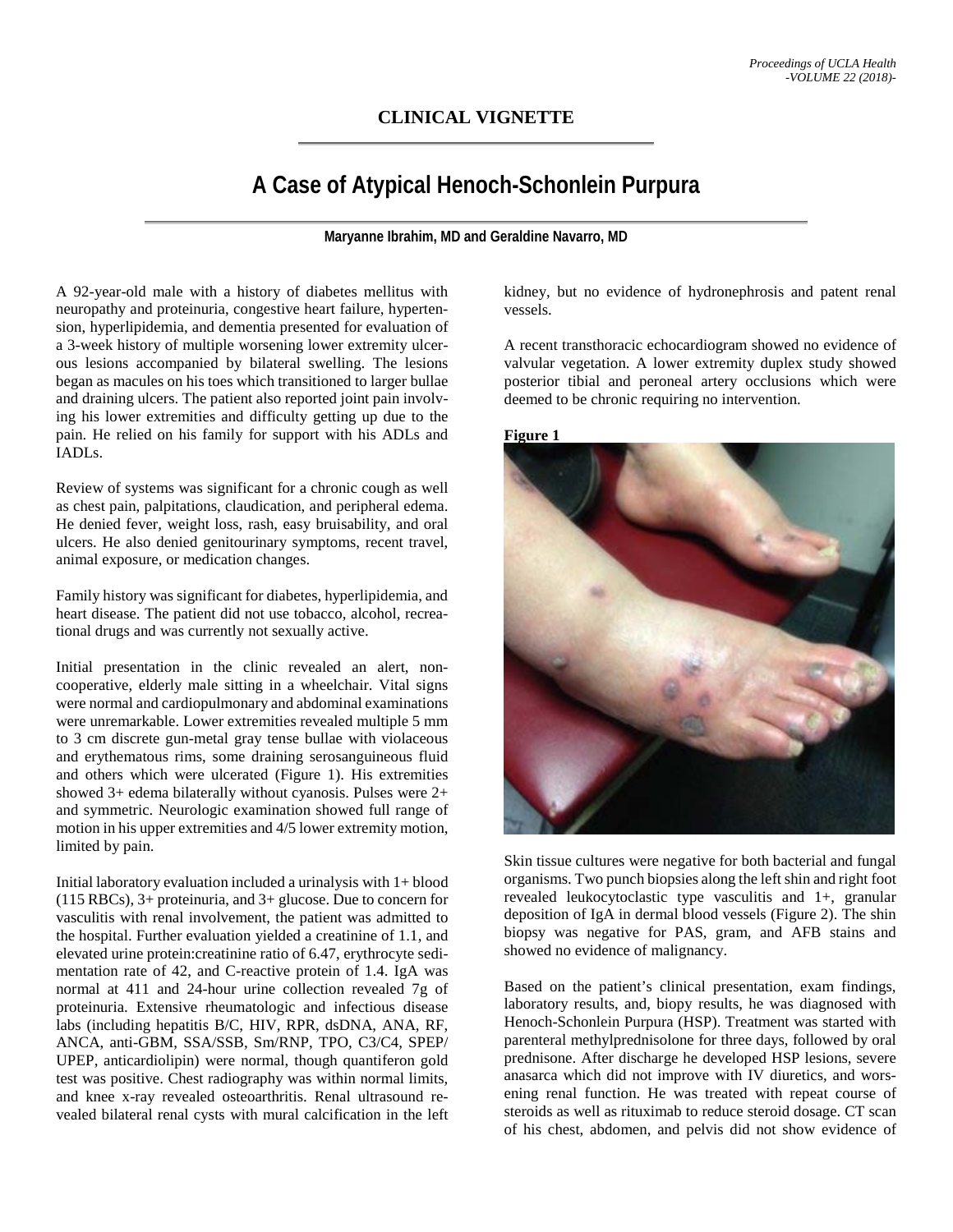lymphadenopathy or neoplasm. Due to his multiple comorbidities, worsening HSP, and renal decline despite rituximab, the patient was made comfort-care and died a few months after his initial presentation.

#### **Figure 2**



### *Epidemiology*

HSP is a common primarily childhood immune complex systemic vasculitis affecting small vessels. Ninety percent of cases occur between the ages of 3 and 15 years.<sup>1, 2</sup> HSP is uncommon in adults, with incidence of 0.1-1.2 per million in adults over 20 years old and unknown prevalence.<sup>1,3</sup> The disorder is more common in males, with a male/female ratio of 1.5.4,5 Though the disorder is often self-limiting in children, it is more complicated in adults commonly with renal symptoms and a high incidence of renal insufficiency.4,6

#### *Pathogenesis*

HSP is a systemic vasculitis characterized by deposition of immunoglobulin A (IgA) immune complexes and neutrophil and eosinophilic infiltration mainly in small blood vessels of the skin, joints, kidneys, and gastrointestinal tract. <sup>7</sup> While the exact etiology is unknown, infections, malignancies, vaccinations, drugs, allergens, and cryoglobulinemia are thought to be potential risk factors. 7

#### *Clinical Manifestations*

The classic tetrad of HSP includes non-thrombocytopenic palpable purpura, arthralgias, abdominal pain, and renal involvement. Cutaneous involvement of IgA vasculitis consists of symmetric palpable purpura predominantly in pressure areas, especially around the ankles.<sup>5</sup> In one-third of adults, the purpura may be necrotic or hemorrhagic.<sup>5</sup> Arthralgias are frequent, occurring in about two-thirds of cases, mainly involving the knees or ankles.<sup>5</sup> Gastrointestinal involvement also occurs in about two-thirds of cases, with colicky abdominal pain as the most common complaint.<sup>5</sup> Finally, renal involvement has prevalence ranging from 45 to 85%.3 Microscopic hematuria is the most sensitive and earliest symptom, and may be associated with urine protein excretion sometimes in the nephrotic range.<sup>5</sup>

#### *Diagnosis*

There are various classifications of IgA vasculitis often adapted for children, with the most recent revision in the 2012 of the Chapel Hill International Consensus Conference. They defined vasculitis as one with IgA1-dominant immune deposits affecting small vessels, and often involving the skin, GI tract, joints, and kidney with glomerulonephritis indistinguishable from IgA nephropathy.5 Laboratory findings generally include increased ESR, elevated circulating immune complexes and IgA, elevated complement, and hematuria.8 The main histopathologic features on skin biopsy are leukocytoclastic vasculitis on hematoxylin and eosin staining and vascular IgA and complement 3 deposits on direct immunofluorescence.8

## *Treatment*

Treatment of HSP is usually supportive as the disease is often benign. Some report use of corticosteroid and immunosuppressive drugs, in cases of severe organ involvement. Both colchicine and dapsone have been shown to be effective for the cutaneous purpura of HSP. <sup>5</sup> Dapsone may also alleviate abdominal pain and arthritis.<sup>5</sup> Corticosteroids have been shown to be effective for abdominal pain and arthralgias. The role of corticosteroids in renal involvement is controversial. Some studies in children show a lack of effect but other studies in adults show efficacy of corticosteroid pulses in *IgA nephropathy*. <sup>5</sup> Other, studies evaluating cyclosporine A in combination with corticosteroids for patients with IgA nephritis have been favorable and rituximab has also been shown to be effective in case reports for renal remission.<sup>5</sup> Finally, the use of intravenous immunoglobulin as well as plasmapheresis may be helpful in treating patients with renal involvement.4,5 There are no guidelines for renal biopsy, but it may be considered with acute renal failure, nephrotic syndrome, or persistent proteinuria.<sup>5</sup>

# *Prognosis*

HSP is more common in children than adults, with more severe disease occurring in adults.<sup>5</sup> In particular, GI and renal involvement cause morbidity and mortality in adults.<sup>5</sup> Short-term prognosis of HSP is determined by the gastrointestinal manifestations which can include vasculitic colitis, whereas long-term prognosis is dependent on the presence and severity of renal involvement. <sup>3</sup> The percentage of glomeruli showing crescents is the most important prognostic finding. <sup>1</sup> Adult follow-up studies show up to one-third developing end stage renal failure.<sup>3</sup>

#### *Discussion*

The prevalence of HSP in adults is better recognized, but still underappreciated in adults, especially the elderly. Our patient initially presented with lower extremity purpura, chronic arthralgias, and both hematuria and proteinuria on urinalysis. While his lower extremity purpura in pressure areas are characteristic of HSP, our patient had vascular insufficiency which may also present with blistering lesions. Furthermore, his significant proteinuria could have been due to diabetic complications as he had considerable proteinuria prior to presentation. However, his new onset hematuria raised suspicion for an acute glomerulonephritic process with a differential including not